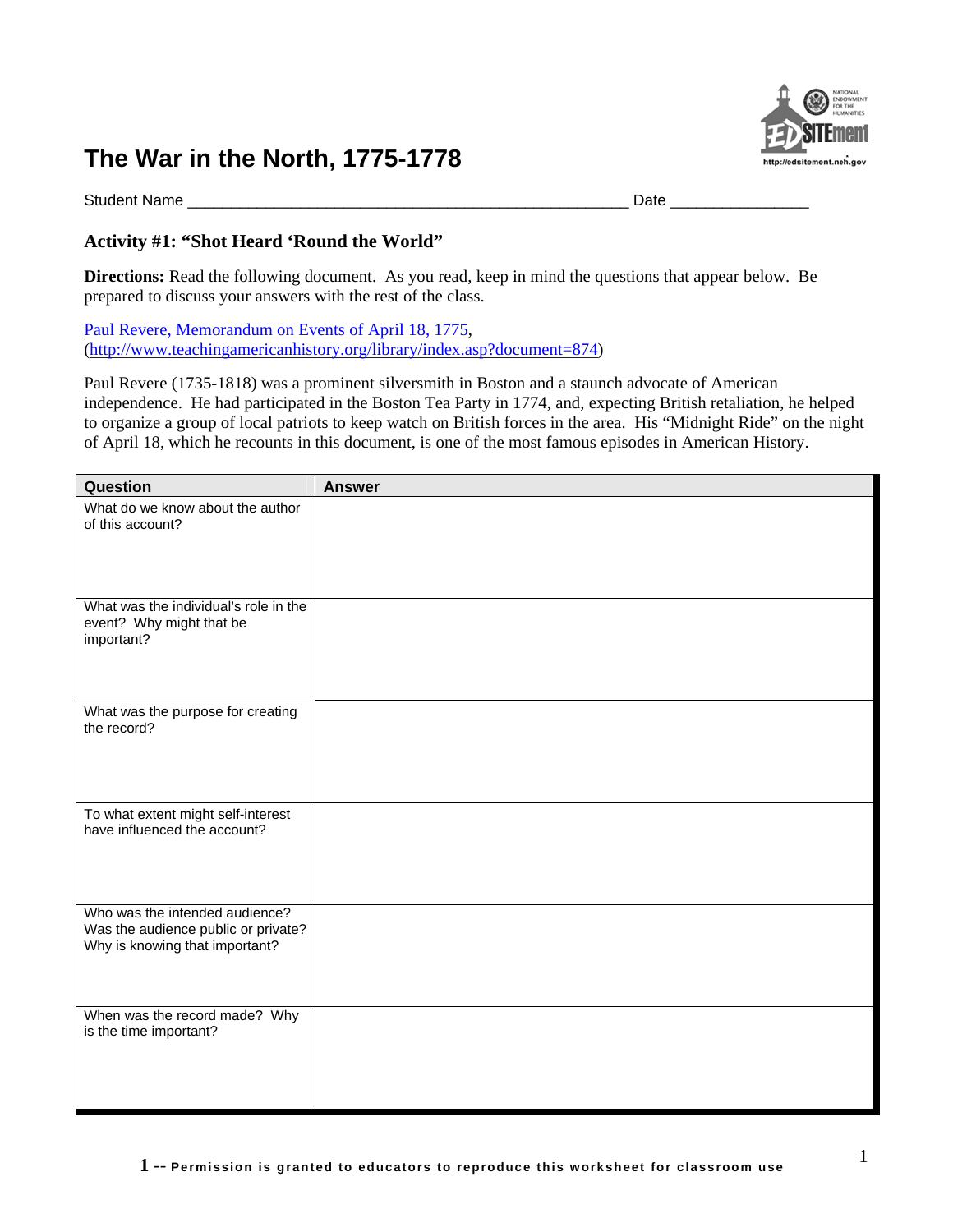

Student Name \_\_\_\_\_\_\_\_\_\_\_\_\_\_\_\_\_\_\_\_\_\_\_\_\_\_\_\_\_\_\_\_\_\_\_\_\_\_\_\_\_\_\_\_\_\_\_\_\_\_\_ Date \_\_\_\_\_\_\_\_\_\_\_\_\_\_\_\_

## **Activity #1: "Shot Heard 'Round the World"**

**Directions:** Read the following document. As you read, keep in mind the questions that appear below. Be prepared to discuss your answers with the rest of the class.

[General Thomas Gage Reports on the Battles of Lexington and Concord](http://www.teachingamericanhistory.org/library/index.asp?document=865) in an Excerpt of a Letter to the Earl of Dartmouth on April 22nd, 1775:<http://www.teachingamericanhistory.org/library/index.asp?document=865>

Thomas Gage (1719-1787) was commander-in-chief of all British forces in North America from 1763 to 1775. When martial law was declared in Boston in 1774, after the Boston Tea Party, Gage also became governor of Massachusetts, and in that capacity he ordered the arrest of prominent patriot leaders like Samuel Adams and John Hancock. To avoid capture both men fled to Lexington, and on the night of April 18 Gage ordered 700 British regulars to march to the town.

| Question                                                                                                | <b>Answer</b> |
|---------------------------------------------------------------------------------------------------------|---------------|
| What do we know about the author<br>of this account?                                                    |               |
|                                                                                                         |               |
| What was the individual's role in the<br>event? Why might that be<br>important?                         |               |
| What was the purpose for creating<br>the record?                                                        |               |
| To what extent might self-interest<br>have influenced the account?                                      |               |
| Who was the intended audience?<br>Was the audience public or private?<br>Why is knowing that important? |               |
| When was the record made? Why<br>is the time important?                                                 |               |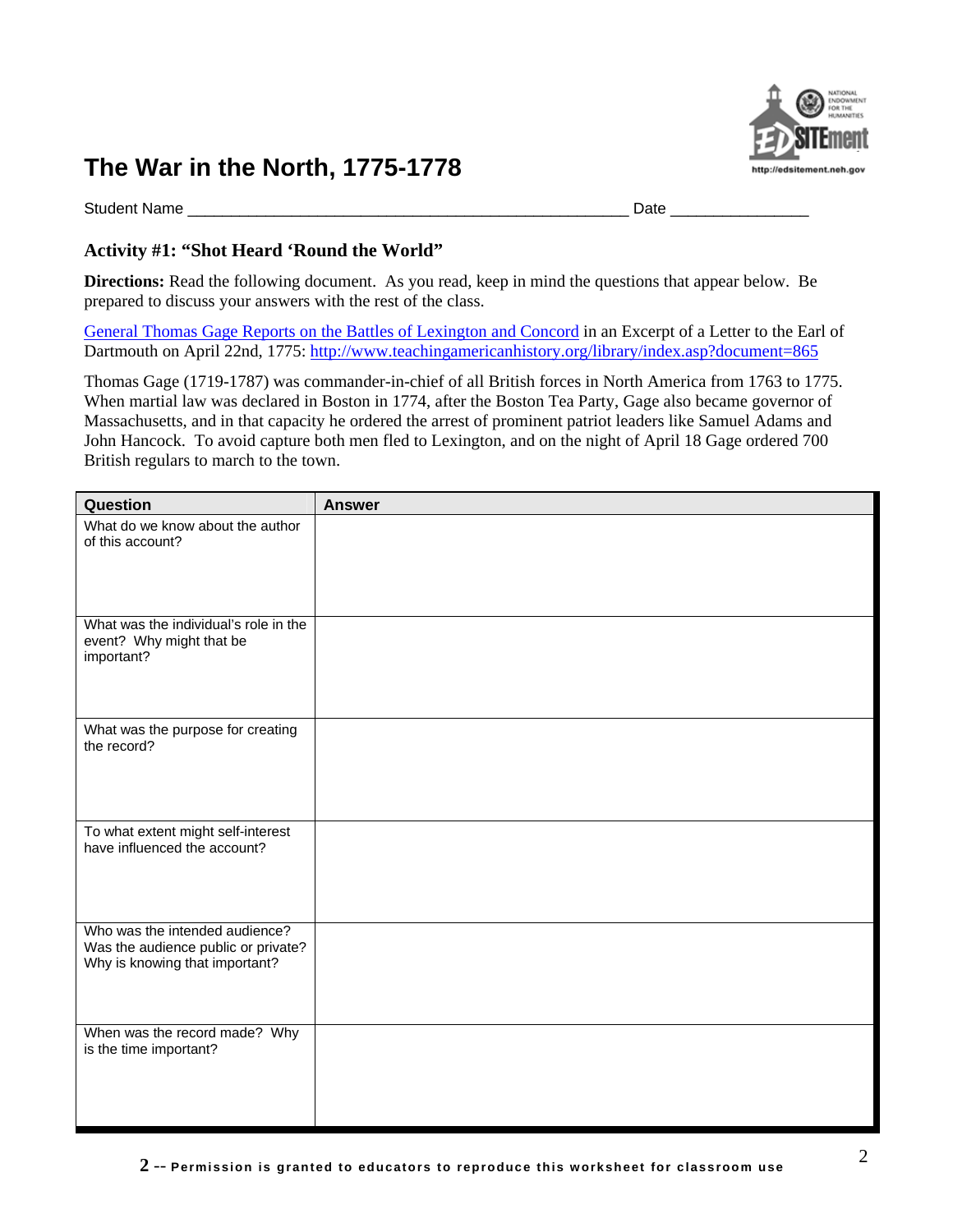

Student Name \_\_\_\_\_\_\_\_\_\_\_\_\_\_\_\_\_\_\_\_\_\_\_\_\_\_\_\_\_\_\_\_\_\_\_\_\_\_\_\_\_\_\_\_\_\_\_\_\_\_\_ Date \_\_\_\_\_\_\_\_\_\_\_\_\_\_\_\_

# **Activity #1: "Shot Heard 'Round the World"**

**Directions:** Read the following document. As you read, keep in mind the questions that appear below. Be prepared to discuss your answers with the rest of the class.

[Lord Percy reports on the retreat to General Gage on April 20th, 1775:](http://www.teachingamericanhistory.org/library/index.asp?document=866) <http://www.teachingamericanhistory.org/library/index.asp?document=866>

Lord Hugh Percy (1742-1817) was a powerful English nobleman (he was the Duke of Northumberland, in northern England) who had served as an officer in the British army since 1759. In 1775 he held the rank of Brigadier General, and on April 18 General Thomas Gage, the overall British commander in North America, ordered him to lead a detachment of troops in support of Major John Pitcairn's advance toward Lexington.

| Question                                                                                                | <b>Answer</b> |
|---------------------------------------------------------------------------------------------------------|---------------|
| What do we know about the author<br>of this account?                                                    |               |
|                                                                                                         |               |
| What was the individual's role in the<br>event? Why might that be<br>important?                         |               |
|                                                                                                         |               |
| What was the purpose for creating<br>the record?                                                        |               |
|                                                                                                         |               |
| To what extent might self-interest<br>have influenced the account?                                      |               |
| Who was the intended audience?<br>Was the audience public or private?<br>Why is knowing that important? |               |
| When was the record made? Why                                                                           |               |
| is the time important?                                                                                  |               |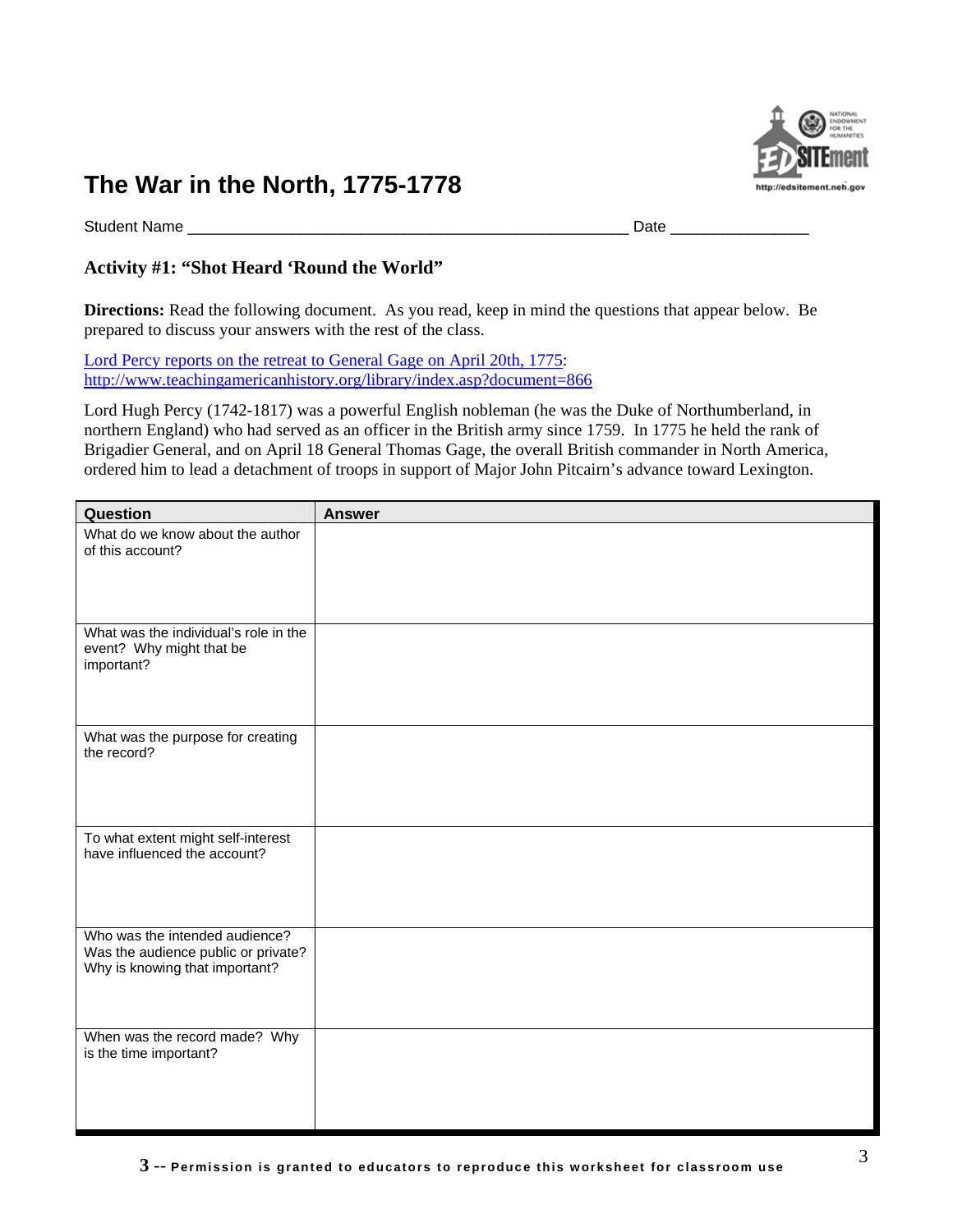

Student Name \_\_\_\_\_\_\_\_\_\_\_\_\_\_\_\_\_\_\_\_\_\_\_\_\_\_\_\_\_\_\_\_\_\_\_\_\_\_\_\_\_\_\_\_\_\_\_\_\_\_\_ Date \_\_\_\_\_\_\_\_\_\_\_\_\_\_\_\_

## **Activity #1: "Shot Heard 'Round the World"**

**Directions:** Read the following document. As you read, keep in mind the questions that appear below. Be prepared to discuss your answers with the rest of the class.

[Major John Pitcairn reports on the Battles of Lexington and Concord to General Gage on April 26th, 1775:](http://www.teachingamericanhistory.org/library/index.asp?document=867) <http://www.teachingamericanhistory.org/library/index.asp?document=867>

John Pitcairn (1722-1775) was a Major in the British Royal Marines, and was stationed in Boston when that city was placed under martial law after the 1774 Boston Tea Party. On April 18 General Thomas Gage, the commander-in-chief if British forces in North America, assigned him to lead an advance party of British troops in their march on Lexington. Less than two months after writing this account Pitcairn was killed in the Battle of Bunker Hill, and was buried beneath the Old North Church in Boston, where his body remains interred today.

| Question                                                                                                | <b>Answer</b> |
|---------------------------------------------------------------------------------------------------------|---------------|
| What do we know about the author<br>of this account?                                                    |               |
|                                                                                                         |               |
| What was the individual's role in the<br>event? Why might that be<br>important?                         |               |
| What was the purpose for creating<br>the record?                                                        |               |
| To what extent might self-interest<br>have influenced the account?                                      |               |
| Who was the intended audience?<br>Was the audience public or private?<br>Why is knowing that important? |               |
| When was the record made? Why<br>is the time important?                                                 |               |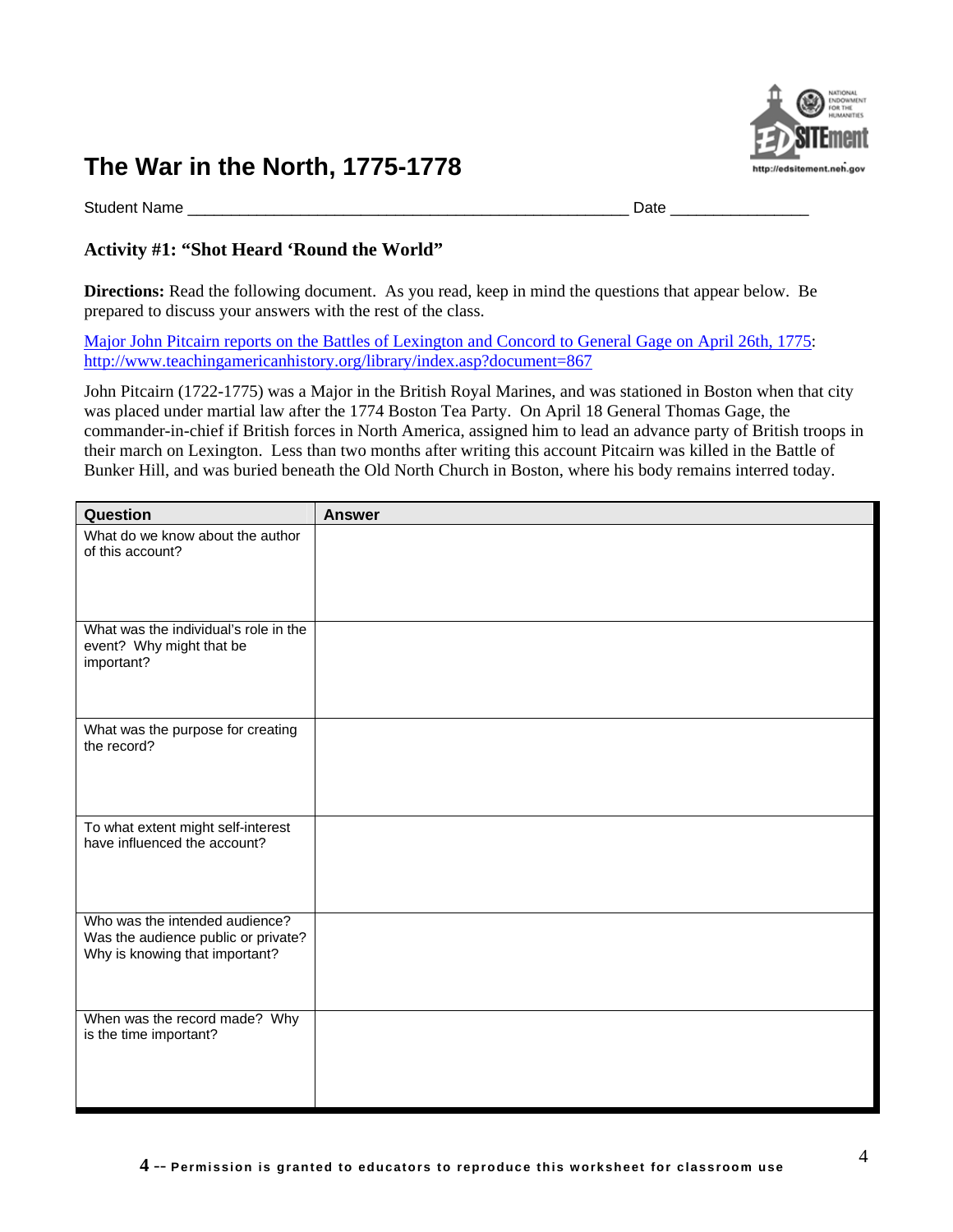

Student Name \_\_\_\_\_\_\_\_\_\_\_\_\_\_\_\_\_\_\_\_\_\_\_\_\_\_\_\_\_\_\_\_\_\_\_\_\_\_\_\_\_\_\_\_\_\_\_\_\_\_\_ Date \_\_\_\_\_\_\_\_\_\_\_\_\_\_\_\_

## **Activity #1: "Shot Heard 'Round the World"**

**Directions:** Read the following document. As you read, keep in mind the questions that appear below. Be prepared to discuss your answers with the rest of the class.

[John Dickinson to Arthur Lee: April 29th, 1775](http://www.teachingamericanhistory.org/library/index.asp?document=869): <http://www.teachingamericanhistory.org/library/index.asp?document=869>

John Dickinson (1732-1808) was a wealthy landowner from Maryland who became prominent in politics in the colony of Pennsylvania. He became one of the first Pennsylvania leaders to denounce British tax policies in North America, and in 1774 he was elected to the First Continental Congress. Although an advocate of resistance against what he considered British tyranny, Dickinson was skeptical of outright independence, and continued to hope for some sort of reconciliation with Great Britain.

Note: In the first line of this letter the author uses the term "*immedicabile vulnus*." This is a Latin term which roughly translates to "hopelessness."

| Question                                                                                                          | <b>Answer</b> |
|-------------------------------------------------------------------------------------------------------------------|---------------|
| What do we know about the author<br>of this account?                                                              |               |
| What was the individual's role in the<br>event? Why might that be<br>important?                                   |               |
| What was the purpose for creating<br>the record?                                                                  |               |
| To what extent might self-interest<br>have influenced the account?                                                |               |
| Who was the intended audience?<br>Was this intended to be public or<br>private? Why is knowing that<br>important? |               |
| When was the record made? Why<br>is the time important?                                                           |               |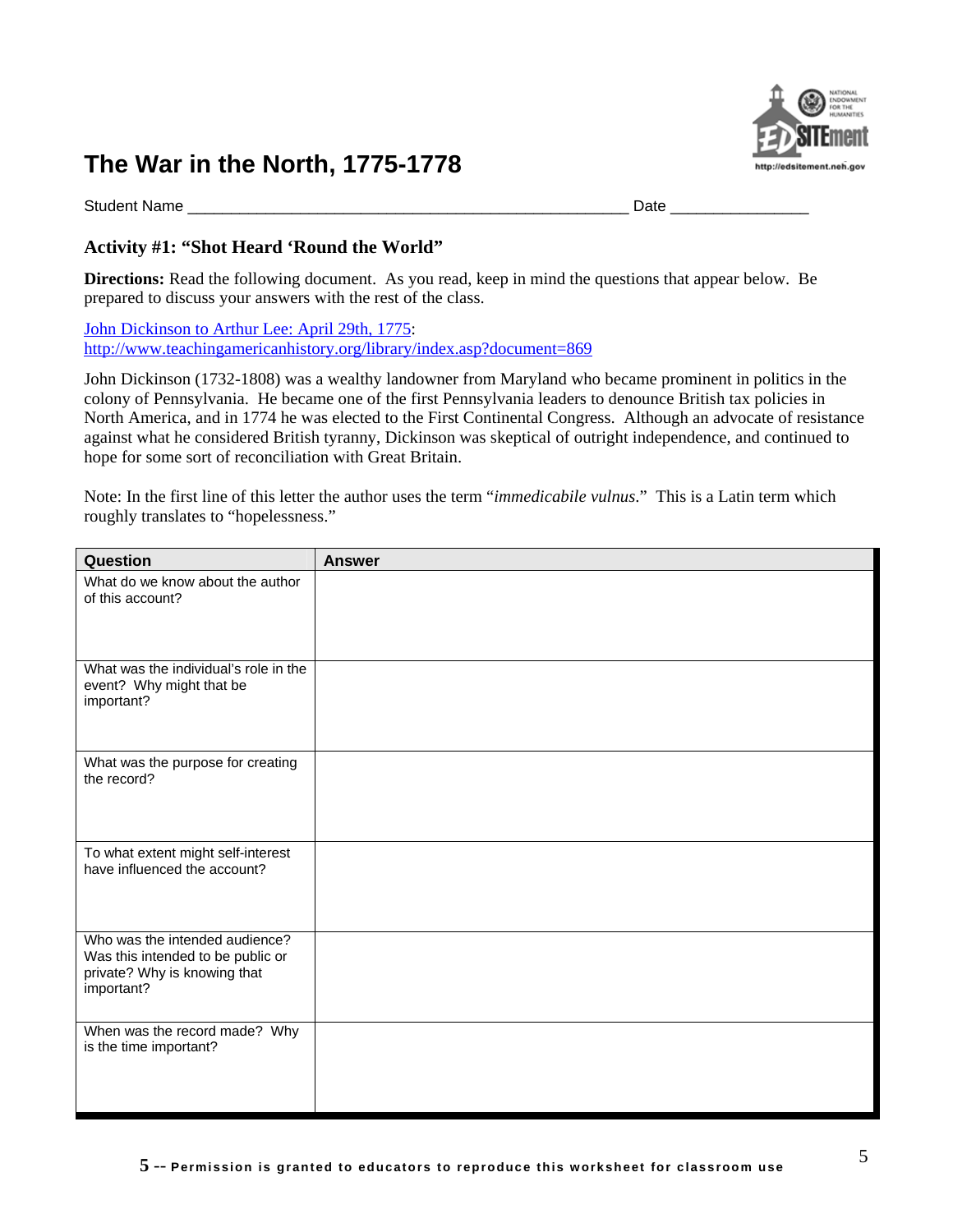# http://edsitement.neh.go

# **The War in the North, 1775-1778**

Student Name \_\_\_\_\_\_\_\_\_\_\_\_\_\_\_\_\_\_\_\_\_\_\_\_\_\_\_\_\_\_\_\_\_\_\_\_\_\_\_\_\_\_\_\_\_\_\_\_\_\_\_ Date \_\_\_\_\_\_\_\_\_\_\_\_\_\_\_\_

## **Activity #2: Washington Takes Command**

**Directions:** Using the documents below, answer the questions that follow.

Washington's acceptance of the command of the Continental Army: [http://memory.loc.gov/cgi](http://memory.loc.gov/cgi-bin/query/r?ammem/hlaw:@field(DOCID+@lit(jc00237)))[bin/query/r?ammem/hlaw:@field\(DOCID+@lit\(jc00237\)\)](http://memory.loc.gov/cgi-bin/query/r?ammem/hlaw:@field(DOCID+@lit(jc00237))) 

The president from the chair informed Geo: Washington Esqr. that he had the order of the Congress to acq[ain]t him, that the Congress had by a unanimous vote made choice of him to be general and com[mander] in chief to take the supreme command of the forces raised and to be raised, in defence of American Liberty, and desired his acceptance of it. Whereupon Colonel Washington, standing in his place, spoke as follows:

"Mr. President,

"Tho' I am truly sensible of the high Honour done me, in this Appointment, yet I feel great distress, from a consciousness that my abilities and military experience may not be equal to the extensive and important Trust: However, as the Congress desire it, I will enter upon the momentous duty, and exert every power I possess in their service, and for support of the glorious cause. I beg they will accept my most cordial thanks for this distinguished testimony of their approbation.

"But, lest some unlucky event should happen, unfavourable to my reputation, I beg it may be remembered, by every Gentleman in the room, that I, this day, declare with the utmost sincerity, I do not think myself equal to the Command I am honored with.

"As to pay, Sir, I beg leave to assure the Congress, that, as no pecuniary consideration could have tempted me to have accepted this arduous employment, at the expence of my domestic ease and happiness, I do not wish to make any proffit from it. I will keep an exact Account of my expences. Those, I doubt not, they will discharge, and that is all I desire."

| Question                                                                                                                                  | <b>Answer</b> |
|-------------------------------------------------------------------------------------------------------------------------------------------|---------------|
| What was Washington's reaction to<br>his appointment as commander?                                                                        |               |
| How much payment does<br>Washington expect for his service?<br>Why?                                                                       |               |
| From this document, what can you<br>determine about Washington's<br>character and the qualities he<br>brought to positions of leadership? |               |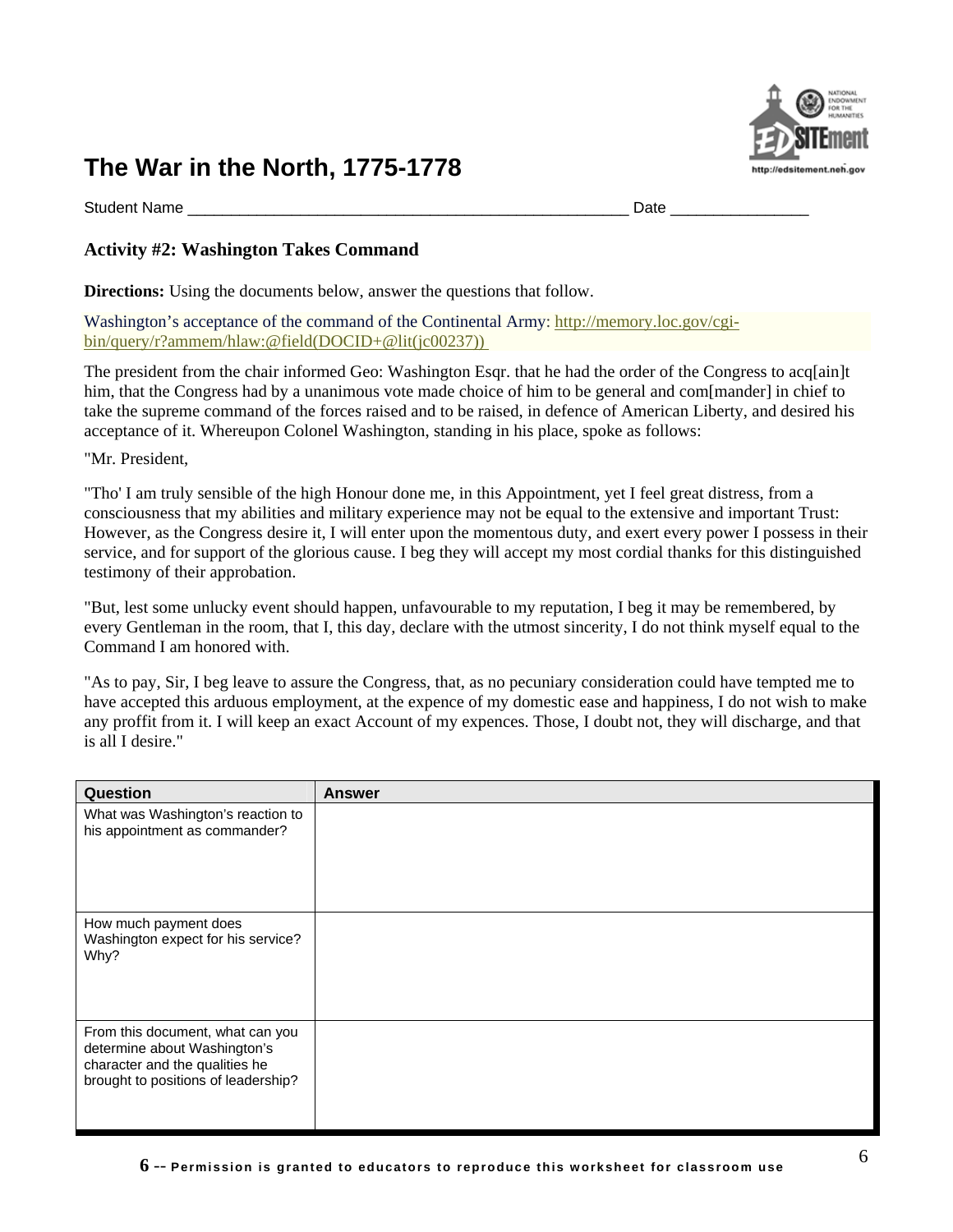Commission for General Washington (from the Continental Congress): [http://memory.loc.gov/cgi](http://memory.loc.gov/cgi-bin/query/r?ammem/hlaw:@field(DOCID+@lit(jc00238)))[bin/query/r?ammem/hlaw:@field\(DOCID+@lit\(jc00238\)\)](http://memory.loc.gov/cgi-bin/query/r?ammem/hlaw:@field(DOCID+@lit(jc00238))) 

The committee appointed to draught a commission to the general, reported the same, which, being read by paragraphs and debated, was agreed to and is as follows:

#### IN CONGRESS

The delegates of the United Colonies of New Hampshire, Massachusetts bay, Rhode Island, Connecticut, New York, New Jersey, Pensylvania, the Counties of New-Castle, Kent, and Sussex, on Delaware, Maryland, Virginia, North Carolina, and South Carolina; To George Washington, Esq.

We, reposing special trust and confidence in your patriotism, valor, conduct, and fidelity, do, by these presents, constitute and appoint you to be General and Commander in chief, of the army of the United Colonies, and of all the forces now raised, or to be raised, by them, and of all others who shall voluntarily offer their service, and join the said Army for the Defence of American liberty, and for repelling every hostile invasion thereof: And you are hereby vested with full power and authority to act as you shall think for the good and welfare of the service.

And we do hereby strictly charge and require all Officers and Soldiers, under your command, to be obedient to your orders, and diligent in the exercise of their several duties.

And we do also enjoin and require you, to be careful in executing the great trust reposed in you, by causing strict discipline and order to be observed in the army, and that the soldiers be duly exercised, and provided with all convenient necessaries.

And you are to regulate your conduct in every respect by the rules and discipline of war, (as herewith given you,) and punctually to observe and follow such orders and directions, from time to time, as you shall receive from this, or a future Congress of these United Colonies, or committee of Congress.

This commission to continue in force, until revoked by this, or a future Congress.

| Question                                                                                                                                                 | <b>Answer</b> |
|----------------------------------------------------------------------------------------------------------------------------------------------------------|---------------|
| For what reasons did Congress<br>choose Washington as<br>commander?                                                                                      |               |
| What powers does Washington<br>have over this army? From where<br>is Washington to seek guidance<br>concerning his duties?                               |               |
| Is the language used in this<br>document political rhetoric, or were<br>members of Congress sincere in<br>their estimation of Washington's<br>character? |               |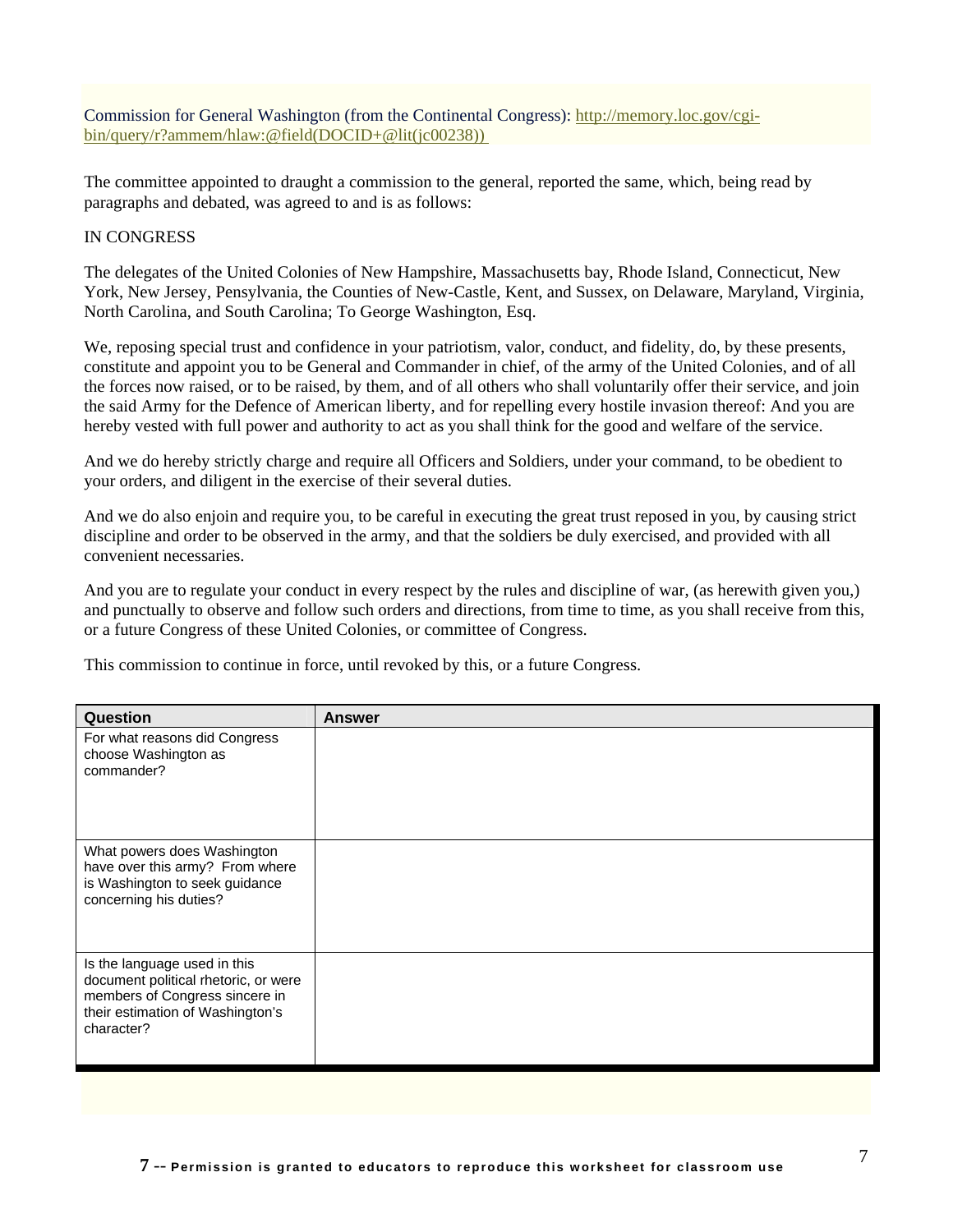## Instructions for General Washington: [http://memory.loc.gov/cgi](http://memory.loc.gov/cgi-bin/query/r?ammem/hlaw:@field(DOCID+@lit(jc00240)))[bin/query/r?ammem/hlaw:@field\(DOCID+@lit\(jc00240\)\) :](http://memory.loc.gov/cgi-bin/query/r?ammem/hlaw:@field(DOCID+@lit(jc00240)))

The committee appointed to draught instructions to the general, reported the same, which being read, were agreed to, and are as follows:

To George Washington Esqr.

This Congress having appointed you to be General and Commander in chief of the Army of the united Colonies and of all the forces raised or to be raised by them and of all others who shall voluntarily offer their service and join the said army for the defence of American liberty and for repelling every hostile invasion thereof, you are to repair with all expedition to the colony of Massachusetts bay and take charge of the army of the united colonies.

For your better direction

- 1st You are to make a return to us as soon as possible of all forces which you shall have under your command together with their military stores and provisions. And also as exact an Account as you can obtain of the forces which compose the British Army in America.
- 2dly You are not to disband any of the men you find raised until further direction from this Congress and if you shall think their numbers not adequate to the purpose of security, you many recruit them to a number you shall think sufficient, not exceeding double that of the enemy.
- 3d In all cases of vacancy occasioned by the death or removal of a Colonel or other inferior officer, you are by brevet or warrant under your seal to appoint another person to fill up such vacancy until it shall be otherwise ordered by the provincial Convention or Assembly of the colony from whence the troops in which such vacancy happen, shall direct otherwise.
- 4. You are to victual [supply] at the continental expence all such volunteers as have joined or shall join the united Army.
- 5. You shall take every method in your power consistent with prudence, to destroy or make prisoners of all persons who now are or who hereafter shall appear in Arms against the good people of the united colonies.
- 6. And whereas all particulars cannot be foreseen, nor positive instructions for such emergencies so before hand given but that many things must be left to your prudent and discreet management, as occurrences may arise upon the place, or from time to that time fall out, you are therefore upon all such accidents or any occasions that may happen, to use your best circumspection and (advising with your council of war) to order and dispose of the said Army under your command as may be most advantageous for the obtaining the end for which these forces have been raised, making it your special care in discharge of the great trust committed unto you, that the liberties of America receive no detriment.

| Question                                                                                            | <b>Answer</b> |
|-----------------------------------------------------------------------------------------------------|---------------|
| What instructions were given to<br>Washington concerning the<br>retaining and recruiting of troops? |               |
| Ultimately, what powers and<br>discretion does the Congress give<br>to Washington? Why?             |               |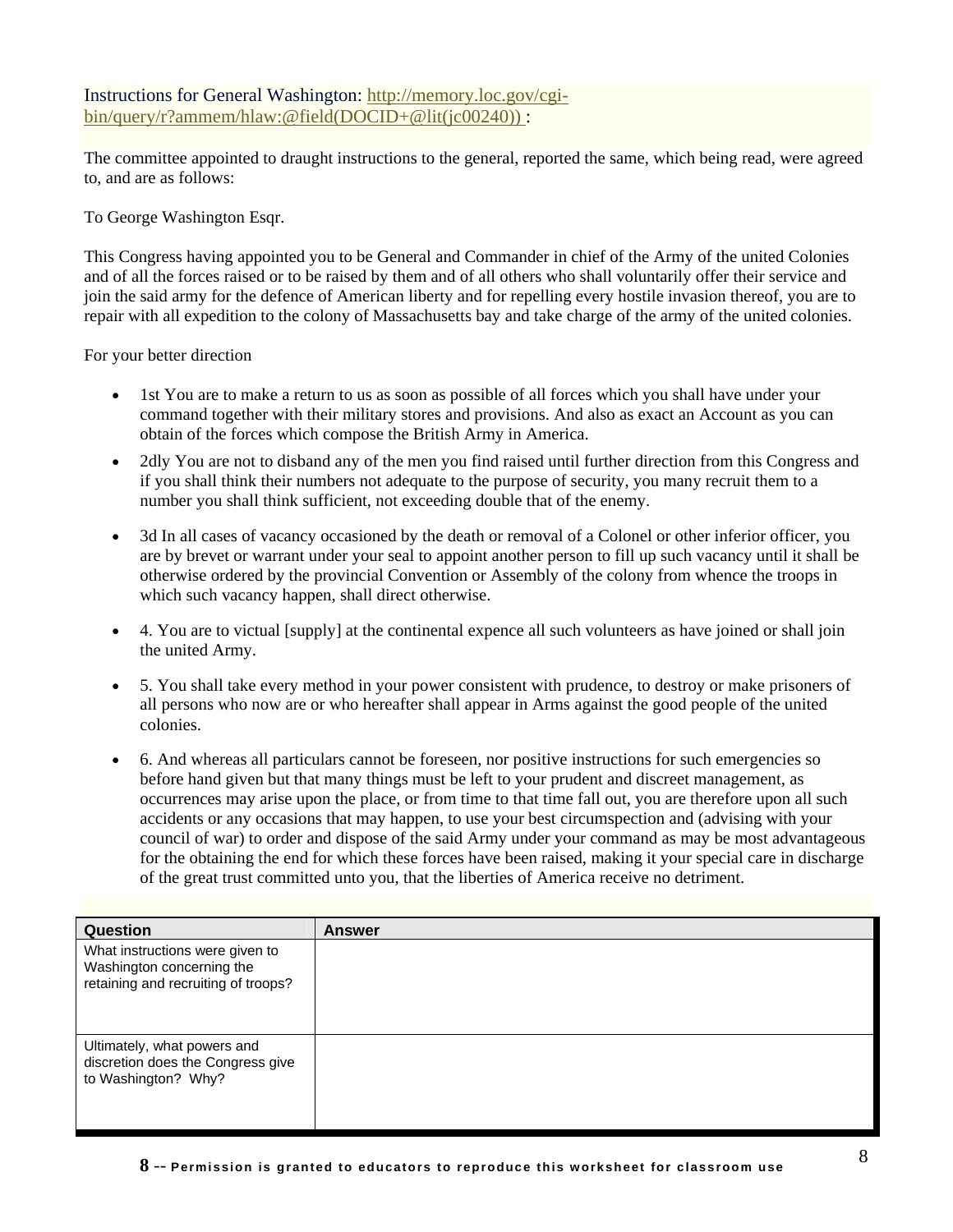## George Washington to Martha Washington (his wife), 18 & 23 June 1775: <http://gwpapers.virginia.edu/documents/revolution/martha.html>

# My Dearest,

I am now set down to write to you on a subject which fills me with inexpressable concern—and this concern is greatly aggravated and Increased when I reflect on the uneasiness I know it will give you—It has been determined by Congress, that the whole Army raised for the defence of the American Cause shall be put under my care, and that it is necessary for me to proceed immediately to Boston to take upon me the Command of it. You may believe me my dear Patcy, when I assure you, in the most solemn manner, that, so far from seeking this appointment I have used every endeavour in my power to avoid it, not only from my unwillingness to part with you and the Family, but from a consciousness of its being a trust too far great for my Capacity and that I should enjoy more real happiness and felicity in one month with you, at home, than I have the most distant prospect of reaping abroad, if my stay was to be Seven times Seven years. But, as it has been a kind of destiny that has thrown me upon this Service, I shall hope that my undertaking of it, designed to answer some good purpose—You might, and I suppose did perceive, from the Tenor of my letters, that I was apprehensive I could not avoid this appointment, as I did not even pretend to intimate when I should return —that was the case—it was utterly out of my power to refuse this appointment without exposing my Character to such censures as would have reflected dishonour upon myself, and given pain to my friends—this I am sure could not, and ought not to be pleasing to you, & must have lessened me considerably in my own esteem. I shall rely therefore, confidently, on that Providence which has heretofore preserved, & been bountiful to me, not doubting but that I shall return safe to you in the fall—I shall feel no pain from the Toil, or the danger of the Campaign—My unhappiness will flow, from the uneasiness I know you will feel at being left alone—I therefore beg of you to summon your whole fortitude & Resolution, and pass your time as agreeably as possible—nothing will give me so much sincere satisfaction as to hear this, and to hear it from your own Pen.

If it should be your desire to remove into Alexandria (as you once mentioned upon an occasion of this sort) I am quite pleased that you should put it in practice, & Lund Washington [one of Washington's cousins, whom he hired to manage his estate] may be directed, by you, to build a Kitchen and other Houses there proper for your reception—if on the other hand you should rather Incline to spend good part of your time among your Friends below, I wish you to do so—In short, my earnest, & ardent desire is, that you would pursue any Plan that is most likely to produce content, and a tolerable degree of Tranquility as it must add greatly to my uneasy feelings to hear that you are dissatisfied, and complaining at what I really could not avoid.

As Life is always uncertain, and common prudence dictates to every Man the necessity of settling his temporal [worldly] Concerns whilst it is in his power—and whilst the Mind is calm and undisturbed, I have, since I came to this place (for I had not time to do it before I left home) got Colo. Pendleton [Washington's lawyer] to Draft a Will for me by the directions which I gave him, which Will I now Inclose —The Provision made for you, in case of my death, will, I hope, be agreeable....

I shall add nothing more at present as I have several Letters to write, but to desire you will remember me to Milly & all Friends, and to assure you that I am with most unfeigned regard, My dear Patcy Y[ou]r Affect[ionat]e

Geo. Washington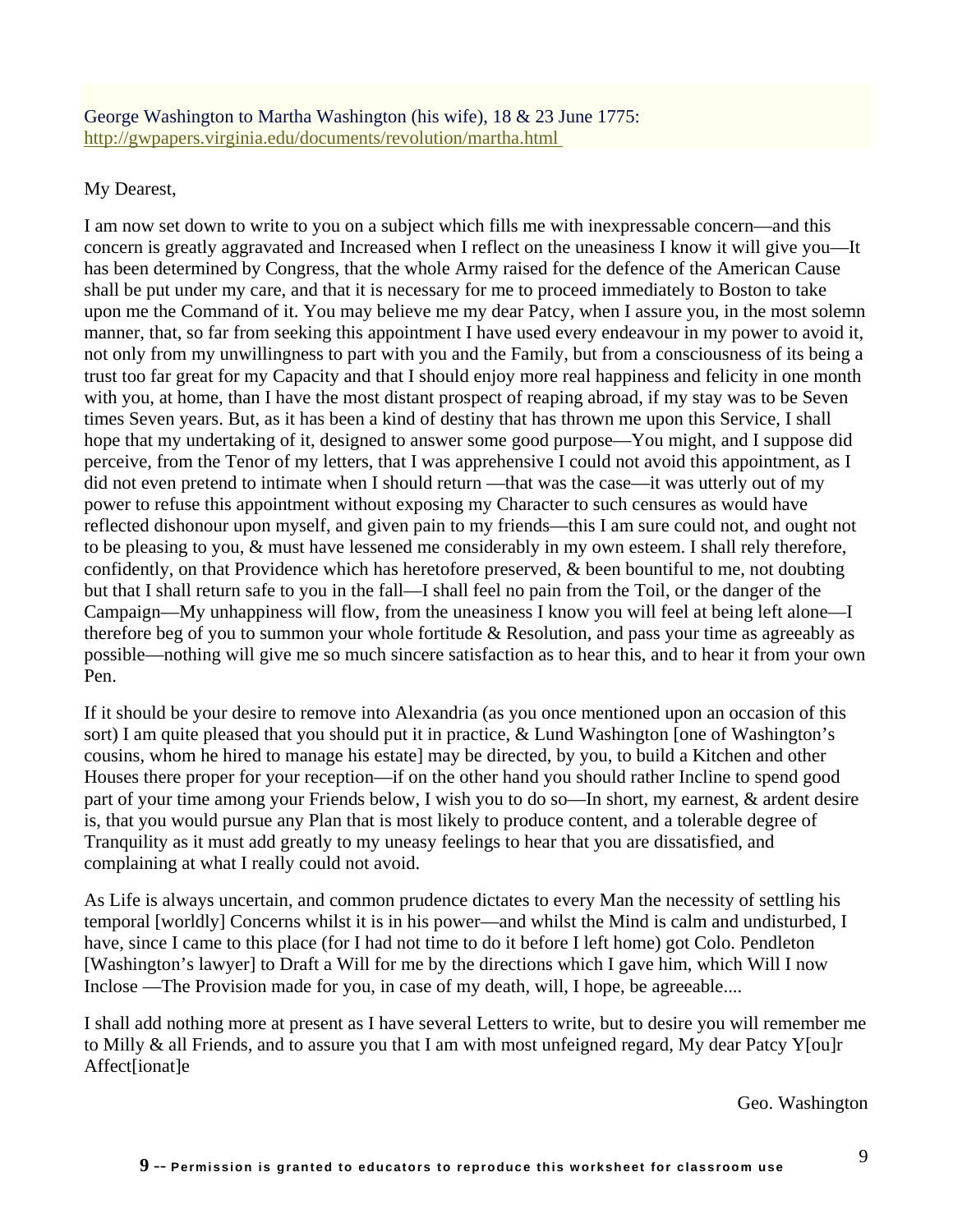| Question                                                                                                                                                                                                                                                                                                 | <b>Answer</b> |
|----------------------------------------------------------------------------------------------------------------------------------------------------------------------------------------------------------------------------------------------------------------------------------------------------------|---------------|
| According to this letter, how does<br>Washington feel about having been<br>given command of the Continental<br>Army?                                                                                                                                                                                     |               |
| What does Washington ask his wife<br>to do during his absence?                                                                                                                                                                                                                                           |               |
| Describe the provisions<br>Washington makes before<br>embarking to war.                                                                                                                                                                                                                                  |               |
| Compare Washington's public<br>statements to this private<br>communication. Is there a<br>difference? If so, which is more<br>likely to represent his true<br>thoughts? Why?                                                                                                                             |               |
| Washington was in the habit of<br>attending meetings of the<br>Continental Congress wearing the<br>uniform of the Virginia militia;<br>everyone else present wore civilian<br>clothes. What might this tell us<br>about Washington's real thoughts<br>on being asked to command the<br>Continental Army? |               |

## Washington's General Orders on Profanity, 3 August 1776:

[http://gwpapers.virginia.edu/documents/revolution/profanity\\_1.html](http://gwpapers.virginia.edu/documents/revolution/profanity_1.html) 

That the Troops may have an opportunity of attending public worship, as well as take some rest after the great fatigue they have gone through; The General in future excuses them from fatigue duty on Sundays (except at the Ship Yards, or special occasions) until further orders. The General is sorry to be informed that the foolish, and wicked practice, of profane cursing and swearing (a Vice heretofore little known in an American Army) is growing into fashion; he hopes the officers will, by example, as well as influence, endeavour to check it, and that both they, and the men will reflect, that we can have little hopes of the blessing of Heaven on our Arms, if we insult it by our impiety, and folly; added to this, it is a vice so mean and low, without any temptation, that every man of sense, and character, detests and despises it.

| Question                                                                       | <b>Answer</b> |
|--------------------------------------------------------------------------------|---------------|
| What orders does Washington<br>issue here? Why do you think he<br>issued them? |               |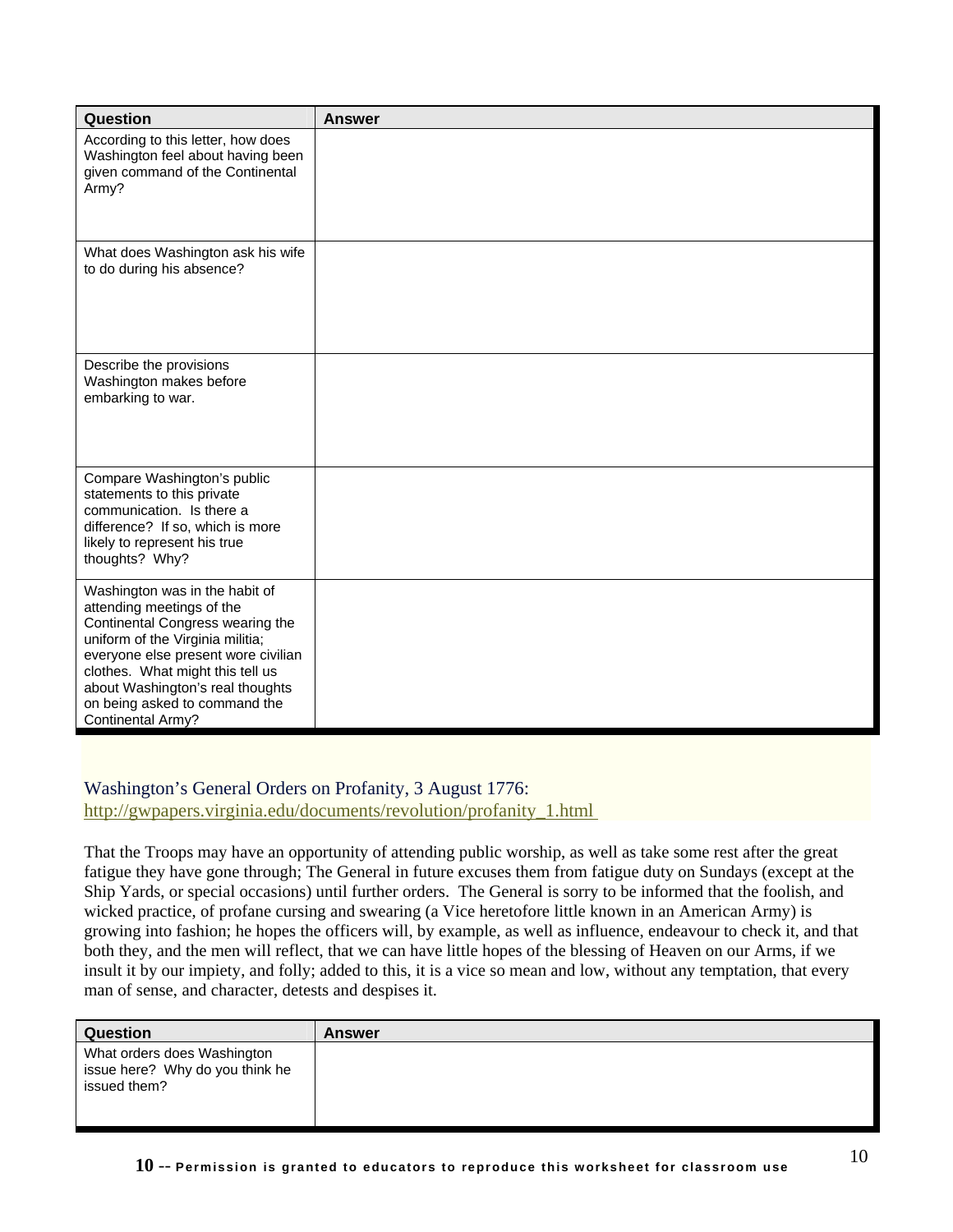

Student Name \_\_\_\_\_\_\_\_\_\_\_\_\_\_\_\_\_\_\_\_\_\_\_\_\_\_\_\_\_\_\_\_\_\_\_\_\_\_\_\_\_\_\_\_\_\_\_\_\_\_\_ Date \_\_\_\_\_\_\_\_\_\_\_\_\_\_\_\_

### **Activity #3: The Course of the War**

#### **Directions:** Use the interactive map

(<http://www.teachingamericanhistory.org/neh/interactives/americanrevolution/>) to follow the course of the war in the North. After you have done so, list in the left-hand column of the following chart what you consider to be the three most important battles of this phase of the war. In the right-hand column indicate your reasons. Be prepared to defend your choices in class.

| <b>Battle (Name and Date)</b> | Why was it important? |
|-------------------------------|-----------------------|
| 1.                            |                       |
|                               |                       |
|                               |                       |
|                               |                       |
|                               |                       |
| 2.                            |                       |
|                               |                       |
|                               |                       |
|                               |                       |
|                               |                       |
| 3.                            |                       |
|                               |                       |
|                               |                       |
|                               |                       |
|                               |                       |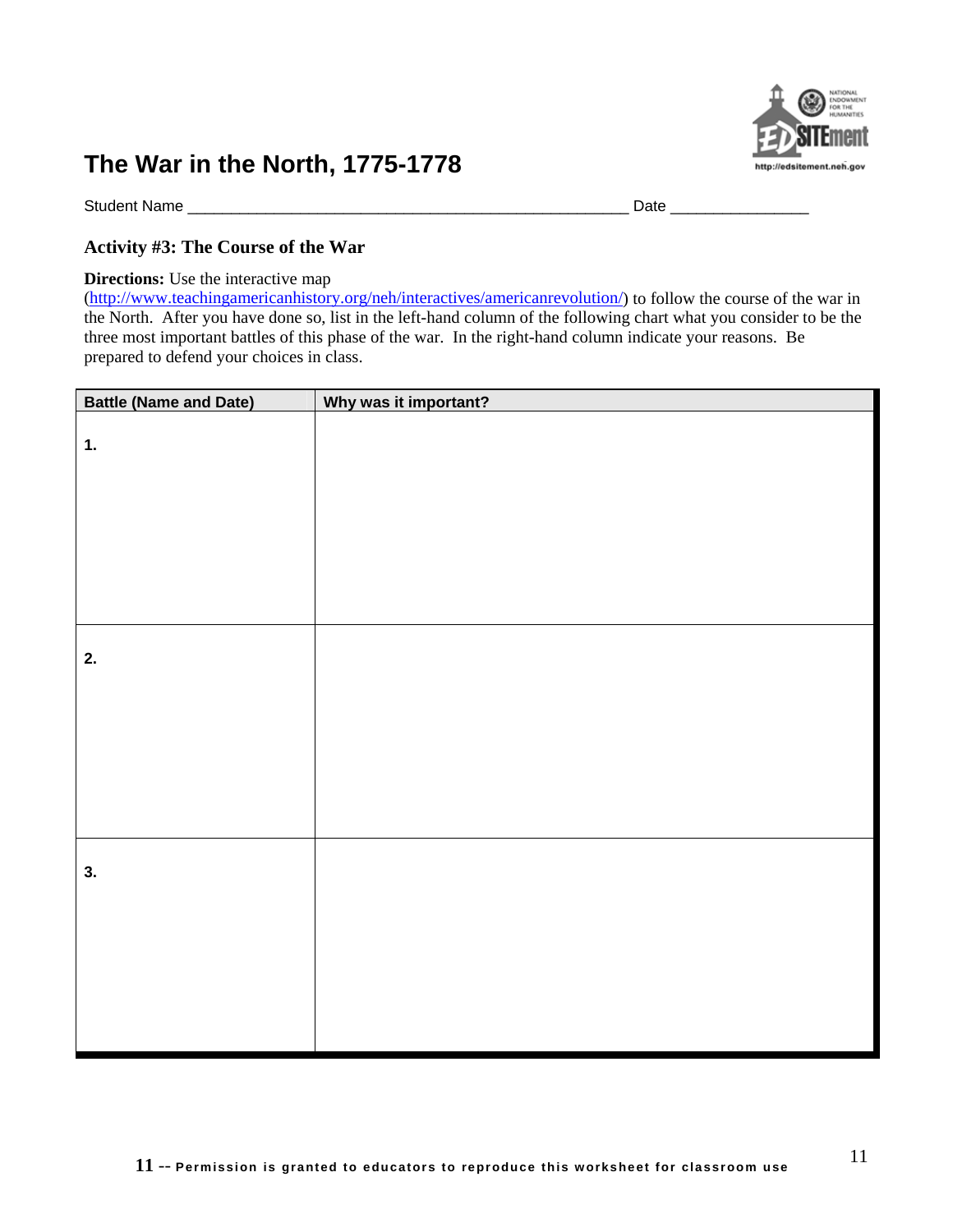

Student Name \_\_\_\_\_\_\_\_\_\_\_\_\_\_\_\_\_\_\_\_\_\_\_\_\_\_\_\_\_\_\_\_\_\_\_\_\_\_\_\_\_\_\_\_\_\_\_\_\_\_\_ Date \_\_\_\_\_\_\_\_\_\_\_\_\_\_\_\_

## **Activity #4: "The Times that Try Men's Souls"**

**Directions:** Read the documents that follow, consulting the interactive map

(<http://www.teachingamericanhistory.org/neh/interactives/americanrevolution/>) for information about events of the war that are referred to in these documents, or are related to the situation being described in these documents. Using both the documents and the map, create an interactive timeline with the online utility at <http://www.readwritethink.org/materials/timeline/index.html>. Follow the directions your teacher gives you on how to use this site. Your timeline should include all of the documents below, as well as all the events on the map associated with them.

Something Must Be Attempted to Revive Our Expiring Credit: George Washington to Joseph Spencer, December 22, 1776: [http://memory.loc.gov/cgi-bin/query/r?ammem/mgw:@field\(DOCID+@lit\(gw060324\)\)](http://memory.loc.gov/cgi-bin/query/r?ammem/mgw:@field(DOCID+@lit(gw060324))) 

 [Note: Washington wrote this to Spencer, a politically well-connected general from Connecticut, from his winter quarters in northeastern Pennsylvania, following the Continental Army's retreat from New York after the Battle of White Plains.]

"We are all of Opinion my dear General that something must be attempted to revive our expiring Credit give our Cause some degree of Reputation and prevent a total Depreciation of the Continental Money which is coming on very fast. That even a Failure cannot be more fatal than to remain in our present Situation in short some Enterprize must be undertaken in our present Circumstances or we must give up the Cause....Will it not be possible My dear Gen[era]l. for your Troops or such Part of them as can Act with Advantage to make a Diversion or something more at or about Trenton. The greater the Alarm the more likely Success will attend the Attacks. If we could possess ourselves again of New Jersey or any considerable Part of it the Effect would be greater than if we had never left it. Allow me to hope that you will consult your own good Judgment and Spirit and not let the Goodness of your Heart subject you to the Influence of Opinions from Men in every Respect your Inferiors. Something must be attempted before the 60 Days expires which the Commissioners have allowed; for however many affect to despise it, it is very evident that a very serious Attention is paid to it and I am confident that unless some more favourable Appearance attends our Arms and Cause before that Tune a very great Number of the Militia Officers here will follow the Example of those of Jersey and take Benefit from it. I will not disguise my own Sentiments that our Cause is desperate and hopeless if we do not take the Opp[ortunit]y of the Collection of Troops at present to strike some Stroke. Our Affairs are hastening fast to Ruin if we do not retrieve them by some happy Event. Delay with us is now equal to a total Defeat.

….Sir: When I wrote to you on the 14th instant, I had little doubt of receiving considerable support from the Militia of this State, and was taught to believe, that a large part of the old Troops (coming on with General Lee) had reinlisted: In the first, I have every reason in the world to fear a disappointment; in the latter, I find myself woefully deceived. It is easier there fore to conceive, than describe, the situation I am in, left or shall be, in a very few days, with only a very few Southern Regiments (reduced almost to Nothing) to oppose Howe's Main Army, already posted in such a manner as to pour in his whole Force upon us, so soon as the frost affords him a passage over the Del aware, and our numbers such, as to give no effectual opposition…

Excerpt from Thomas Paine, "The American Crisis," December 23, 1776: [http://odur.let.rug.nl/~usa/D/1776-](http://odur.let.rug.nl/%7Eusa/D/1776-1800/paine/AC/crisis01.htm) [1800/paine/AC/crisis01.htm](http://odur.let.rug.nl/%7Eusa/D/1776-1800/paine/AC/crisis01.htm)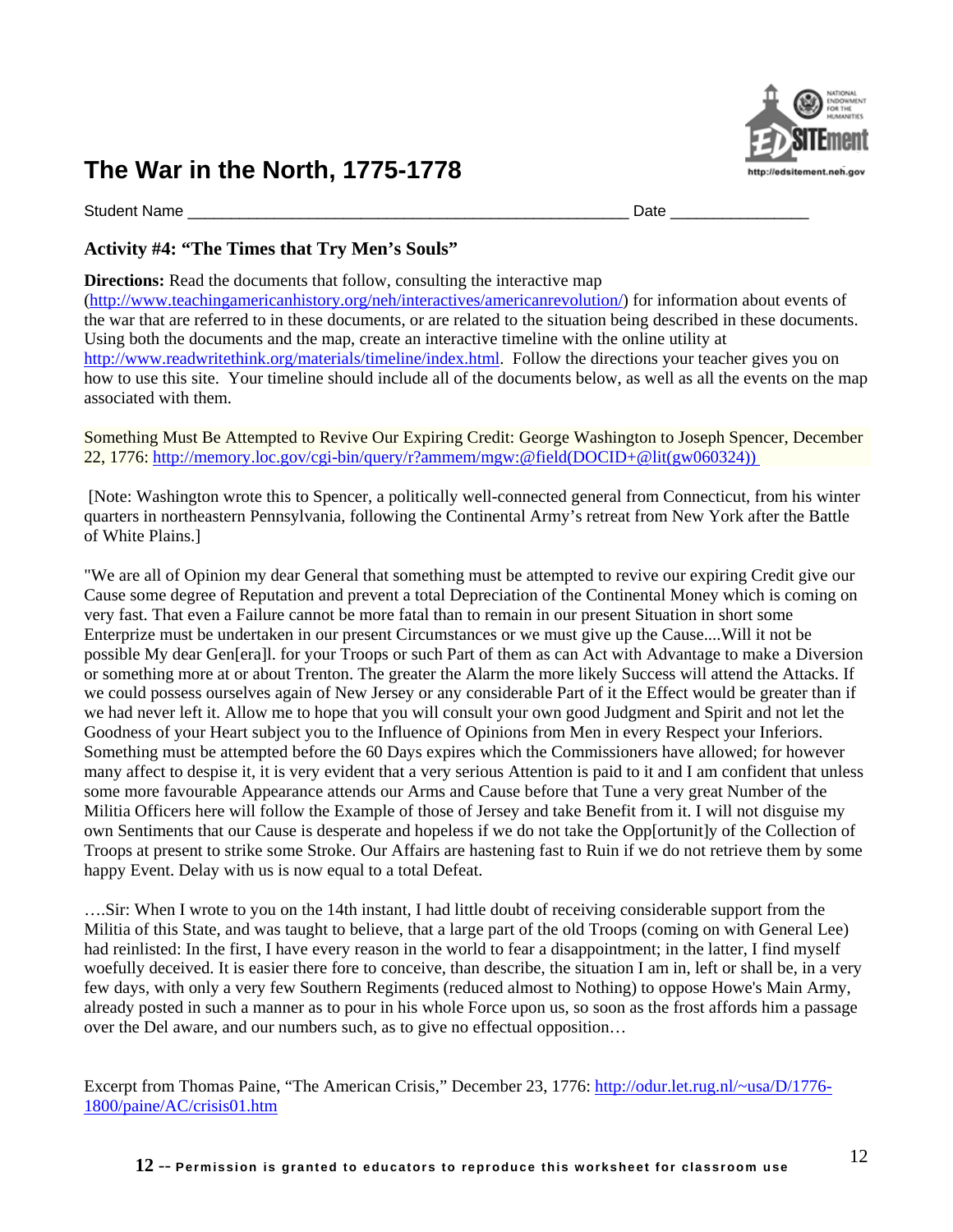[Note: Thomas Paine (1737-1809) was probably the most popular writer in America at the time, and his pamphlet "Common Sense," published early in 1776, was enormously influential in generating public support for independence. Paine wrote the following as he accompanied the Continental Army in its retreat from New York into northeastern Pennsylvania in late 1776. For more on Paine, visit this site: <http://www.let.rug.nl/usa/B/tpaine/paine.htm>.]

THESE are the times that try men's souls. The summer soldier and the sunshine patriot will, in this crisis, shrink from the service of their country; but he that stands it now, deserves the love and thanks of man and woman. Tyranny, like hell, is not easily conquered; yet we have this consolation with us, that the harder the conflict, the more glorious the triumph. What we obtain too cheap, we esteem too lightly: it is dearness only that gives every thing its value. Heaven knows how to put a proper price upon its goods; and it would be strange indeed if so celestial an article as freedom should not be highly rated. Britain, with an army to enforce her tyranny, has declared that she has a right (not only to tax) but "to bind us in all cases whatsoever," and if being bound in that manner, is not slavery, then is there not such a thing as slavery upon earth. Even the expression is impious; for so unlimited a power can belong only to God.

Whether the independence of the continent was declared too soon, or delayed too long, I will not now enter into as an argument; my own simple opinion is, that had it been eight months earlier, it would have been much better. We did not make a proper use of last winter, neither could we, while we were in a dependent state. However, the fault, if it were one, was all our own; we have none to blame but ourselves. But no great deal is lost yet. All that Howe has been doing for this month past, is rather a ravage than a conquest, which the spirit of the Jerseys, a year ago, would have quickly repulsed, and which time and a little resolution will soon recover.

I have as little superstition in me as any man living, but my secret opinion has ever been, and still is, that God Almighty will not give up a people to military destruction, or leave them unsupportedly to perish, who have so earnestly and so repeatedly sought to avoid the calamities of war, by every decent method which wisdom could invent. Neither have I so much of the infidel in me, as to suppose that He has relinquished the government of the world, and given us up to the care of devils; and as I do not, I cannot see on what grounds the king of Britain can look up to heaven for help against us: a common murderer, a highwayman, or a house-breaker, has as good a pretence as he....

Excerpts from a Report by a Committee of the Continental Congress on the Conduct of the Enemy, April 18, 1777: [http://memory.loc.gov/cgi-bin/query/r?ammem/hlaw:@field\(DOCID+@lit\(jc00783\)\)](http://memory.loc.gov/cgi-bin/query/r?ammem/hlaw:@field(DOCID+@lit(jc00783))) 

….The committee appointed to enquire into the conduct of the enemy, brought in a report which was read, as follows:

That, in every place where the enemy has been, there are heavy complaints of oppression, injury, and insult, suffered by the inhabitants, from officers, soldiers, and Americans disaffected to their country's cause. The committee found these complaints so greatly diversified, that, as it was impossible to enumerate them, so it appeared exceedingly difficult to give a distinct and comprehensive view of them, or such an account, as would not, if published, appear extremely defective, when read by the unhappy sufferers, or the country in general.

…On the whole, the committee are sorry to say, that the cry of barbarity and cruelty is but too well founded; and as, in conversation, those who are cool to the American cause, have nothing to oppose to the facts, but their being incredible, and not like what they are pleased to stile, the generosity and clemency of the English nation; the committee beg leave to observe, that one of the circumstances most frequently occurring in the enquiry, was, the opprobrious, disdainful names given to the Americans. These do not need any proof, as they occur so frequently in the newspapers printed under their direction, and in the intercepted letters of those who are officers, and call themselves gentlemen. It is easy, therefore, to see what must be the conduct of a soldiery, greedy of prey, towards a people, whom they have been taught to look upon, not as freemen defending their rights on principle, but as desperadoes and profligates, who have risen up against law and order in general, and wish the subversion of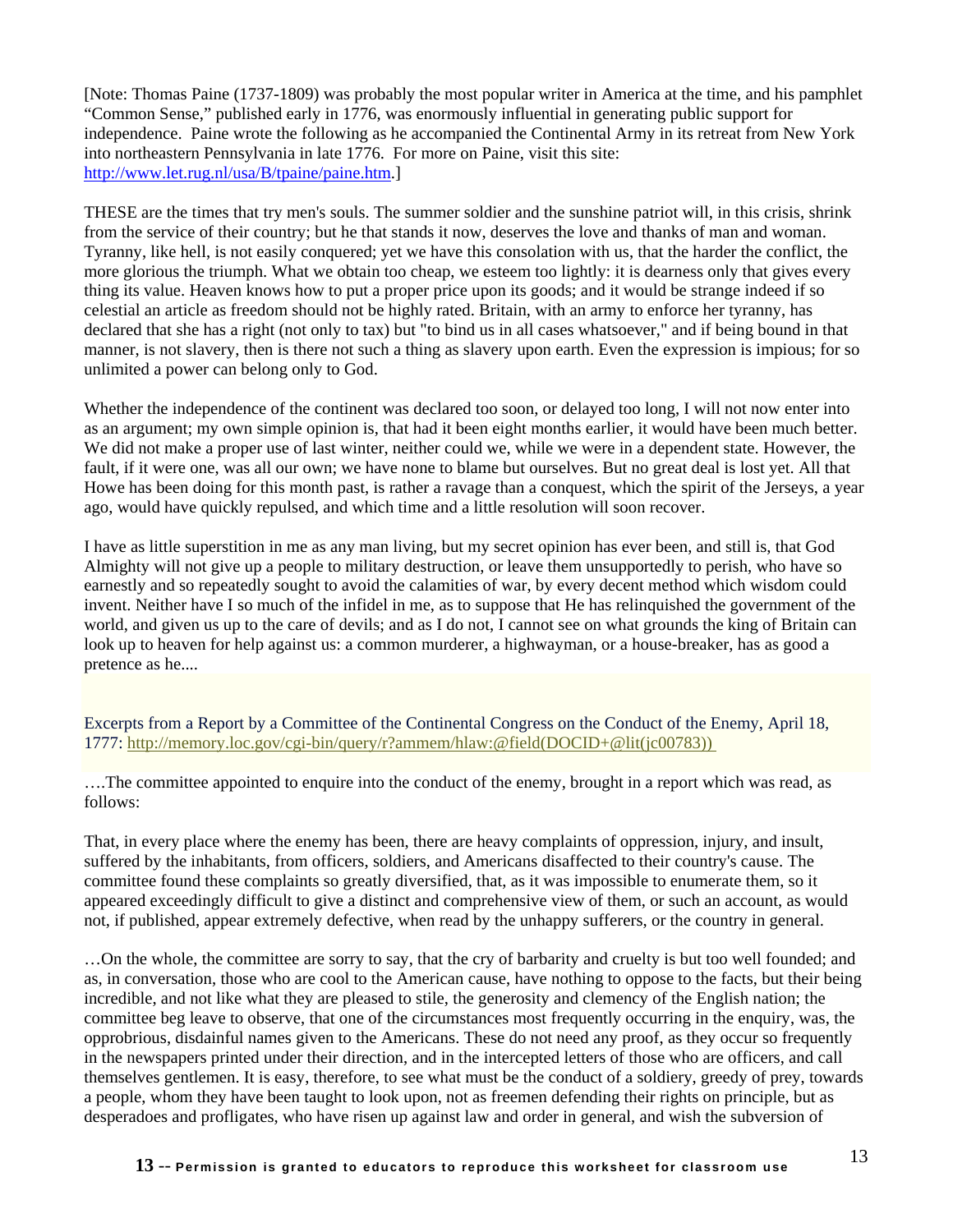society itself. This is the most candid and charitable manner in which the committee can account for the melancholy truths which they have been obliged to report. Indeed, the same deluding principle seems to govern persons and bodies of the highest rank in Britain. For, it is worthy of notice, that not pamphleteers only, but king and parliament constantly call those acts lenity, which, on their first publication, filled this whole Continent with resentment and horror.

From the Diary of Albigence Waldo, Surgeon at Valley Forge, 1777. [http://odur.let.rug.nl/~usa/D/1776-1800/war/waldo.htm](http://odur.let.rug.nl/%7Eusa/D/1776-1800/war/waldo.htm) 

[Note: Valley Forge was the town where the Continental Army spent the dismal winter of 1777-1778. During this same period British troops occupied Philadelphia, where the Declaration of Independence had been signed only seventeen months earlier.]

December 14—Prisoners and Deserters are continually coming in. The Army which has been surprisingly healthy hitherto, now begins to grow sickly from the continued fatigues they have suffered this Campaign. Yet they still show a spirit of Alacrity and Contentment not to be expected from so young Troops. I am Sick - discontented and out of humour. Poor food - hard lodging - Cold Weather - fatigue - Nasty Clothes - nasty Cookery - Vomit half my time - smoak'd out my senses - the Devil's in't - I can't Endure it - Why are we sent here to starve and Freeze - What sweet Felicities have I left at home; A charming Wife - pretty Children - Good Beds - good food good Cookery - all aggreable - all harmonious. Here all Confusion - smoke and Cold - hunger and filthyness - A pox on my bad luck. There comes a bowl of beef soup - full of burnt leaves and dirt, sickish enough to make a Hector spue - away with it Boys - I'll live like the Chameleon upon Air. Poh! Poh! crys Patience within me - you talk like a fool. Your being sick Covers you mind with a Melancholic Gloom, which makes every thing about you appear gloomy. See the poor Soldier, when in health - with what cheerfulness he meets his foes and encounters every hardship - if barefoot, he labours thro' the Mud and Cold with a Song in his mouth extolling War and Washington - if his food be bad, he eats it notwithstanding with seeming content - blesses God for a good Stomach and Whistles it into digestion. But harkee Patience, a moment - There comes a Soldier, his bare feet are seen thro' his worn out Shoes, his legs nearly naked from the tatter'd remains of an only pair of stockings, his Breeches not sufficient to cover his nakedness, his Shirt hanging in Strings, his hair dishevell'd, his face meagre; his whole appearance pictures a person forsaken and discouraged. He comes, and crys with an air of wretchedness and despair, I am Sick, my feet lame, my legs are sore, my body cover'd with this tormenting Itch - my Clothes are worn out, my Constitution is broken, my former Activity is exhausted by fatigue, hunger and Cold, I fail fast I shall soon be no more! and all the reward I shall get will be - "Poor Will is dead." People who live at home in Luxury and Ease, quietly possessing their habitations, Enjoying their Wives and families in peace, have but a very faint Idea of the unpleasing sensations, and continual Anxiety the Man endures who is in Camp, and is the husband and parent of an agreeable family. These same People are willing we should suffer every thing for their Benefit and advantage, and yet are the first to Condemn us for not doing more….

Excerpts from a letter from George Washington to the Continental Congress, December 23, 1777: [http://memory.loc.gov/cgi-bin/query/r?ammem/mgw:@field\(DOCID+@lit\(gw100200\)\)](http://memory.loc.gov/cgi-bin/query/r?ammem/mgw:@field(DOCID+@lit(gw100200))) 

[Note: Washington wrote this from the Continental Army's winter quarters in Valley Forge.]

Sir: ...I am now convinced, beyond a doubt that unless some great and capital change suddenly takes place in that line, this Army must inevitably be reduced to one or other of these three things. Starve, dissolve, or disperse, in order to obtain subsistence in the best manner they can; rest assured Sir this is not an exaggerated picture, but [and] that I have abundant reason to support what I say...

..Since the Month of July, we have had no assistance from the Quarter Master Gen[era]l [the officer in charge of supplying the troops]...; to this I am to add, that notwithstanding it is a standing order (and often repeated) that the Troops shall always have two days Provisions by them, that they may [might] be ready at any sudden call, yet, no